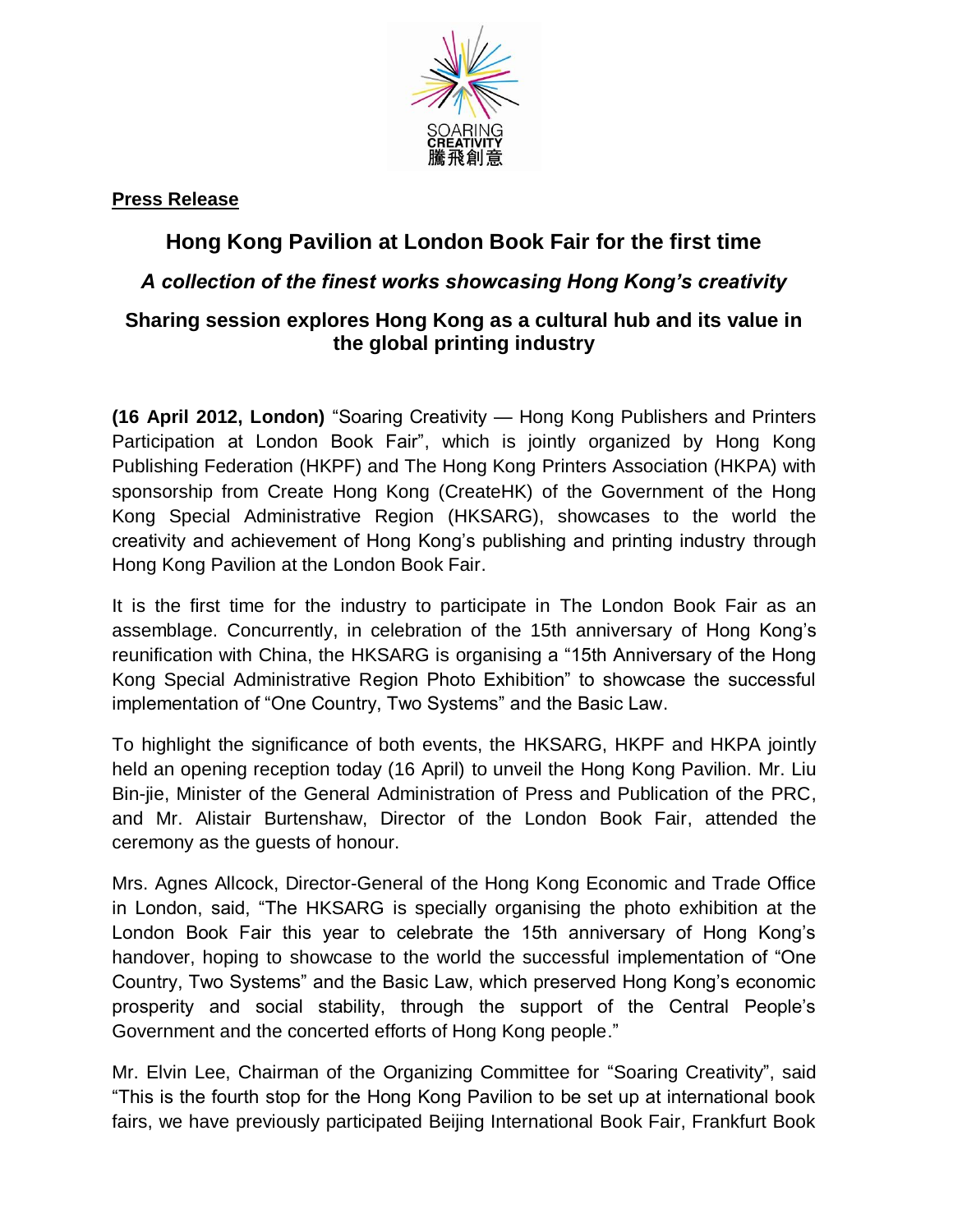

Fair, and Taipei International Book Exhibition, gaining valuable experiences and feedback. The London Book Fair is one of the most significant international exhibitions for publishers and printers, attracting the participation of over 1,500 publishers and 24,500 industry professionals around the world last year. We think that is an ideal platform for publishers and printers from Hong Kong to promote business opportunities overseas. Coincidentally, the market focus of London Book Fair this year is China, and China has organized a great team of industry professionals to participate in the book fair, as a significant part of China, it is especially meaningful for Hong Kong to take part in this international event."

Mr. Elvin Lee continued, "Although Hong Kong is a very small city, her publishing and printing industry has played a unique and significant role in China, as well as in the world. Due to her bilingual advantages and her place at the convergent point between Eastern and Western cultures, Hong Kong is an important gateway for China; her freedom, diversity, open-mindedness, and active tide of thought nurture limitless creativity. This cultural uniqueness is fully reflected in the publishing and printing industry, placing Hong Kong's industry in an irreplaceable position in the world. Recently, Hong Kong government has put an emphasis in promoting creative industries as one of the powerhouses for economic development. Therefore, in order for the world to understand more about Hong Kong, we have collected in total more than 750 representative works from the industry, including around 465 books, 219 printed matters, and 67 ebooks, to showcase the outstanding creative achievement of Hong Kong's publishing and printing technology. At the same time, we offer publishers and printers of different scales business opportunities overseas."

Mr. K. C. Chiu, Chairman of the Supervisory Committee said, "Publishing and printing make up an important part of Hong Kong's creative industries, and they are the best platform for presenting creativity. Through the outstanding printing craft and quality service provided by Hong Kong printers, new creative ideas can be vividly presented, forming an added-value space for different industries connected by the link of cultural creative industry. Hong Kong's printers have aligned with the international market since the 1960's and 70's, forming excellent relationship with the international clientele through their quality services and reputation. It is the bridge that helps creative industries of both Hong Kong and China to enter the world. Furthermore, Hong Kong's printers closely follow the steps of digitalization, offering the strongest support for digital publishing."

Mr Jerry Liu, Head of CreateHK, welcomes the efforts of the publishing and printing industries to stage a Hong Kong Pavilion at various international book fairs. "As the dedicated office to spearhead the development of Hong Kong's creative industries,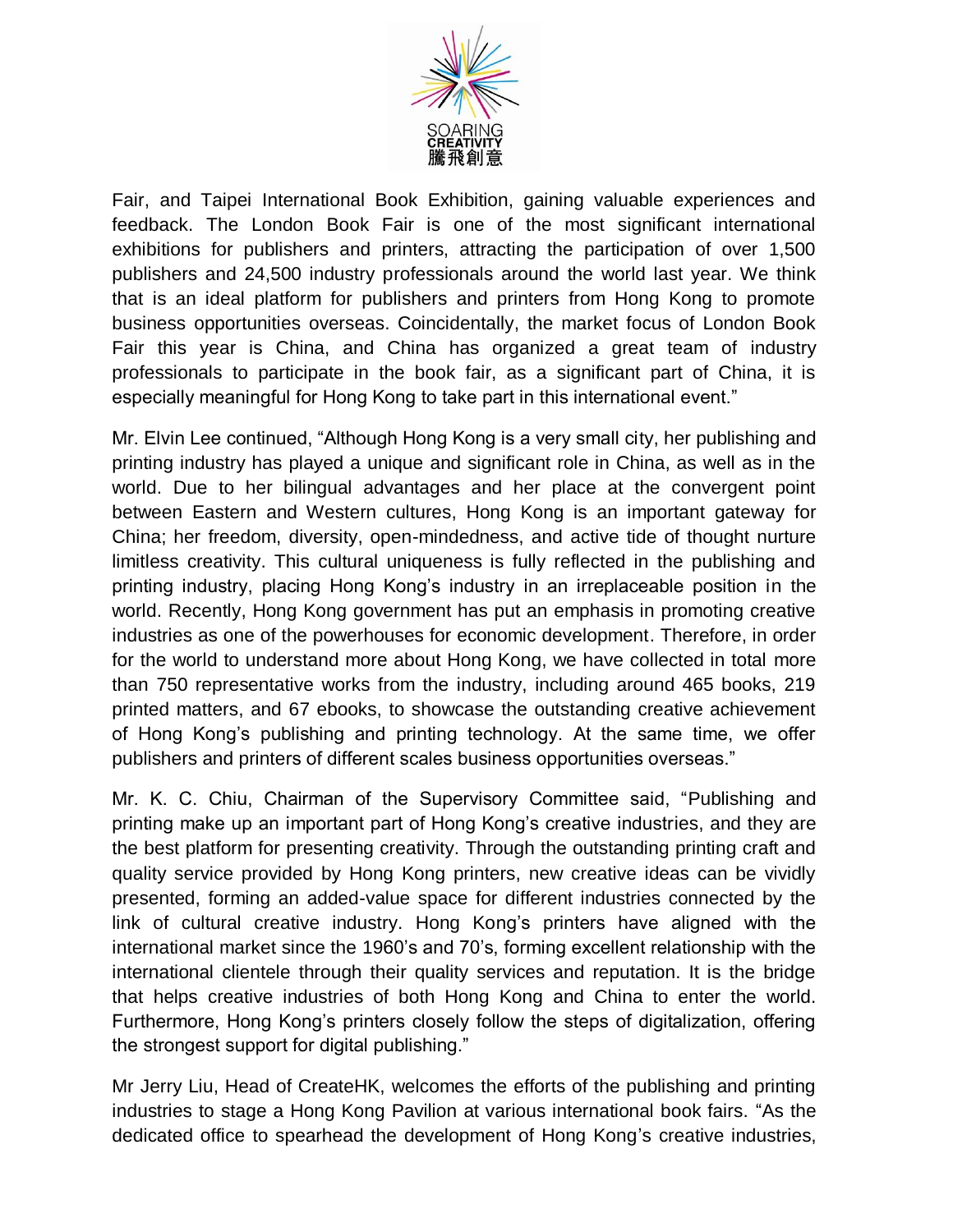

CreateHK is pleased to sponsor this kind of projects that can help the industry tap the Mainland and overseas markets, and promote Hong Kong as Asia's creative capital," he said.

After the London Book Fair, the exhibits of Hong Kong Pavilion will be donated to the library of Cambridge University, which is one of the top educational establishments in the world with a diversity of collection in its library holdings of over 7 million books, including German, French, and Japanese books, as well as a rich collection of Chinese books. This donation hopes to further expand the quantity and diversity of the holdings at Cambridge University Library, and also offers British readers a taste of Hong Kong's publications, with a view to promoting more collaboration between Hong Kong and British's publishing and printing industries, as well as cultural exchange of these two places.

### **Hong Kong Pavilion Sharing Session**

In addition to the exhibition, Soaring Creativity held a conference with elites from the industry to share their views on Hong Kong's role as a global cultural hub and how printers can create and reveal values for different industries. Guest speakers include Dr. Steven K. Luk, Director, General Manager & Chief Editor of The Commercial Press (Hong Kong) Ltd., and Mr. Charles C. H. Lo, Honorary President of The Hong Kong Printers Association.

Dr. Steven Luk is the Director, General Manager & Chief Editor of The Commercial Press (Hong Kong) Ltd. Since setting foot in publishing, Dr. Luk has served in many important positions and has frequently hosted talks about culture, reading, and publishing. At the sharing session, Dr. Luk shared the topic, "Hong Kong as an International Cultural Gateway to Greater China" and pointed out that, "Hong Kong can provide the necessary logistics, infrastructure and linguistic support to both Chinese and Western publishers who want to expand in the Asian market." Hong Kong has unique commercial conditions and cultural advantages that allow her to continue to fulfill the role as an international centre for publishing and printing in the changing trends and market of Greater China and the world.

Mr. Lo is the Honorary President of The Hong Kong Printers Association. He has many years of experience in publishing and printing, and has edited, translated, and written a range of publications and journals. Mr. Lo has always been devoted in promoting the development of Hong Kong's printing and publishing industry, which has earned him a Medal of Honour from the Hong Kong Special Administrative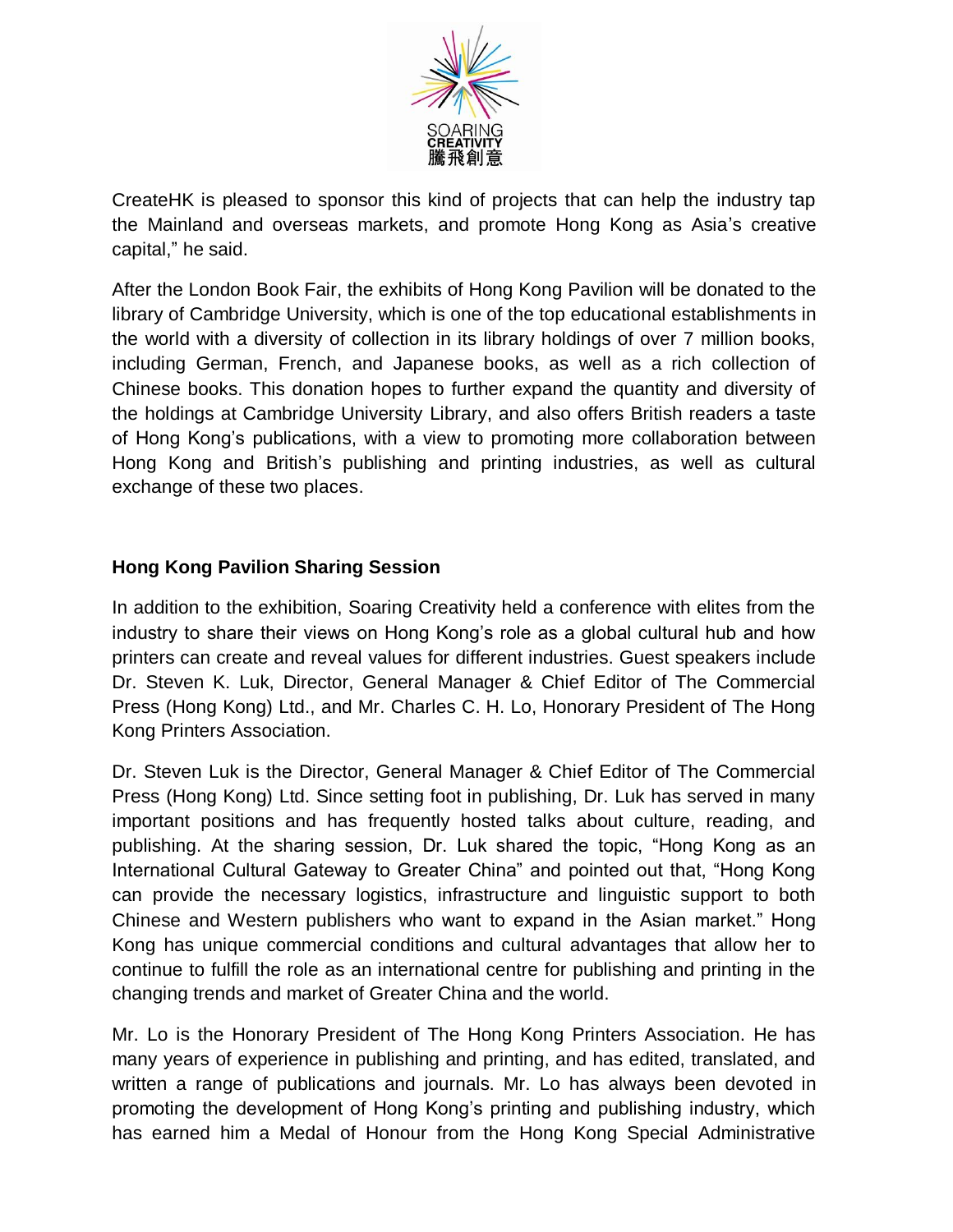

Region government. At the sharing session, Mr. Lo shared the topic, "Printing for Value by Hong Kong", exploring the development and background of the printing industry in Hong Kong and its success factors and advantages as one of the key locales for the global printing industry. Mr. Lo also introduced the advanced printing technology and equipment in Hong Kong, and the measures taken to implement environmentally-friendly ideals, as well as how the printers in Hong Kong have created and revealed values for different industries.

### **About Soaring Creativity**

"Soaring Creativity — Hong Kong publishers and printers at London Book Fair" is jointly organized by Hong Kong Publishing Federation and The Hong Kong Printers Association with sponsorship from CreateHK of the Government of the Hong Kong Special Administrative Region to showcase the creativity and achievements of publishers and printers of Hong Kong. The assemblage has already participated in Beijing International Book Fair (31 Aug–4 Sep 2011), Frankfurt Book Fair (12–16 Oct 2011) and Taipei International Book Exhibition (1–6 Feb 2012), and will join London Book Fair (16–18 April 2012) as an assemblage for the first time. The Hong Kong Pavilion will be located at Stand Y105, 205, EC2 Earls Court Exhibition Centre, Warwick Road, London, SW5 9TA, displaying a total of over 750 exhibits, including a vast diversity of around 465 books, 219 printed matters, and 67 ebooks.

This press release is issued by Joyous Communications Ltd. on behalf of Hong Kong Publishing Federation. For media enquiry, please contact Ms Kiera Wong (TEL: 852- 9628-8993) or Ms Lilian Ip (TEL: 852-6236-1727)

 $\sim$  END  $\sim$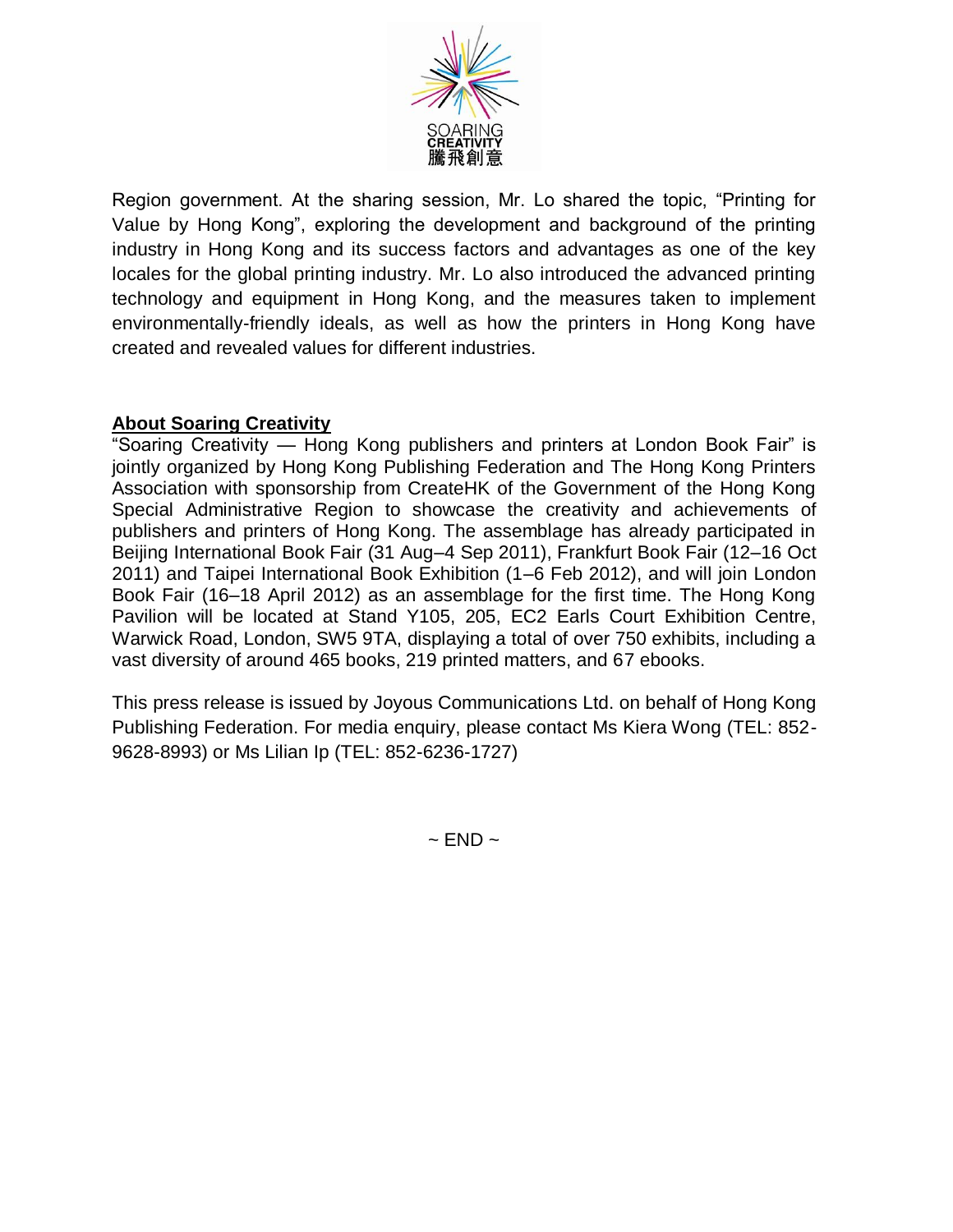

#### **Captions**



(1) Mr. Liu Bin-jie, Minister of the PRC General Administration of Press and Publication (centre), Mr. Alistair Burtenshaw, Director of The London Book Fair (2<sup>nd</sup> from right), Mrs. Agnes Allcock, Director-General of Hong Kong Economic and Trade Office, London (2<sup>nd</sup> from left), Dr. Elvin Lee, Chairman of Organizing Committee of Soaring Creativity (1<sup>st</sup> from right), and Mr. K. C. Chiu, Chairman of Supervisory Committee of The Hong Kong Printers Association (1<sup>st</sup> from left), officiated the opening ceremony of the Hong Kong Pavilion, offering their best wishes for its success.